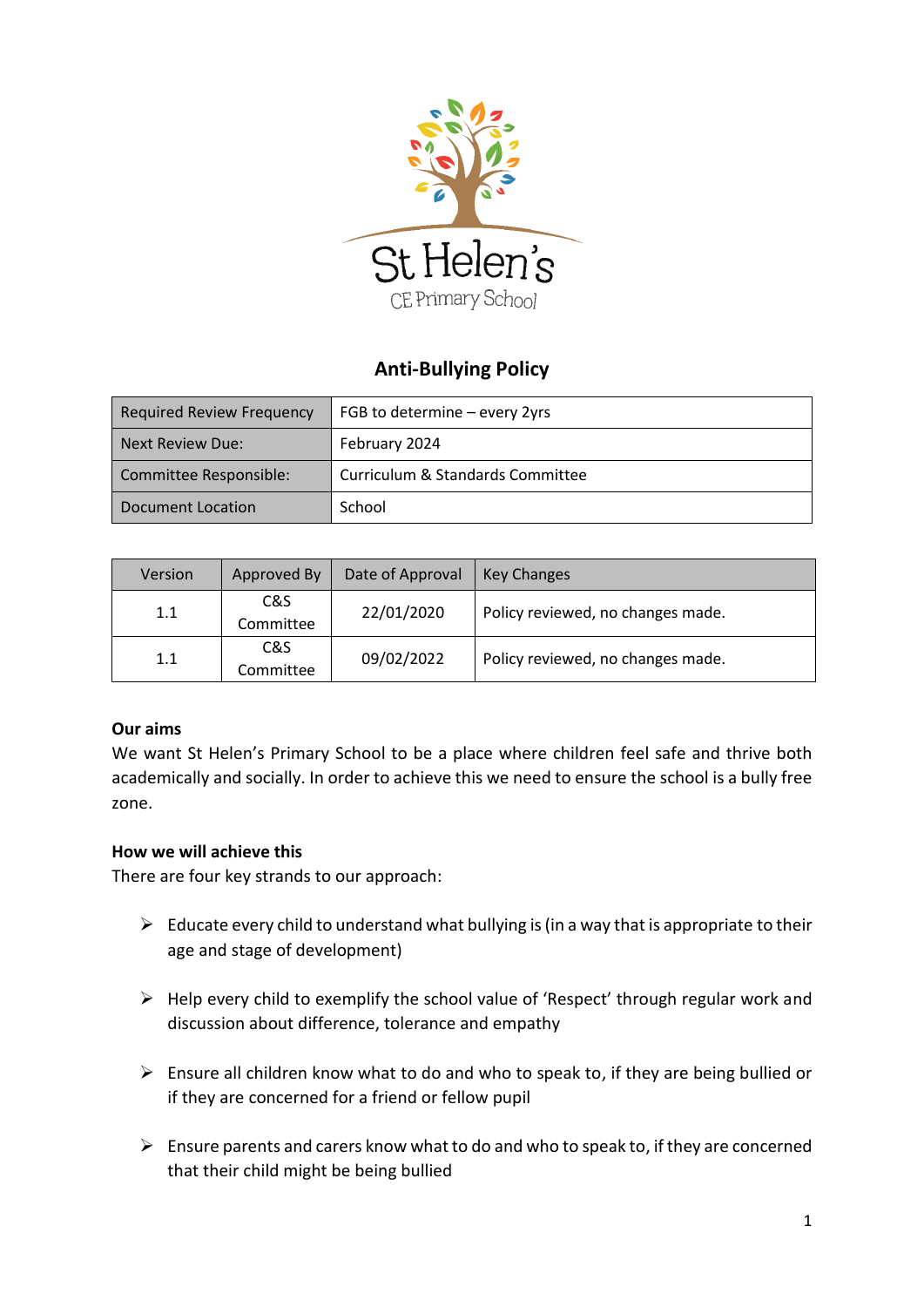## **Responsibilities**

The following roles carry responsibilities in relation to our Anti-Bullying Policy.

**Lunch break supervisors** are responsible for:

- $\checkmark$  Promoting good behaviour and positive relationships during the lunch period in accordance with the school's Behaviour Policy
- $\checkmark$  Alerting class teachers if they believe a child is being bullied or bullying others

### **Teaching assistants** are responsible for:

- $\checkmark$  Promoting good behaviour and positive relationships throughout the school day in accordance with the school's Behaviour Policy
- $\checkmark$  Alerting class teachers if they believe a child is being bullied or bullying others

### **Teachers** are responsible for:

- $\checkmark$  Promoting good behaviour and positive relationships throughout the school day in accordance with the school's Behaviour Policy
- $\checkmark$  Teaching children about bullying as part of PSHE (personal, social and health education) sessions
- $\checkmark$  Responding proactively to any child who they believe may be the victim of bullying e.g. a child who seems upset, worried, anxious or withdrawn (there may be other reasons for such behaviours but teachers should satisfy themselves that bullying is not the root cause)
- $\checkmark$  Responding appropriately to families who raise a concern (where the teacher suspects bullying could be the root cause)
- $\checkmark$  Monitoring the behaviour of an individual or individuals where instructed to by the Executive Head Teacher, Head of School or a member of the Senior Leadership Team

### **The Head of School is** responsible for:

- $\checkmark$  Promoting good behaviour and positive relationships throughout the school day, and across the whole school, in accordance with the school's Behaviour Policy
- $\checkmark$  Ensuring children are taught about bullying as part of PSHE (personal, social and health education) curriculum
- $\checkmark$  Ensuring this policy is followed where a parent, child or member of staff raises an allegation of bullying (relating to a child)
- $\checkmark$  Working with families, children and staff to agree actions where an allegation of bullying has been made
- $\checkmark$  Monitoring any agreed actions, for a fixed period, to ensure the bullying has ceased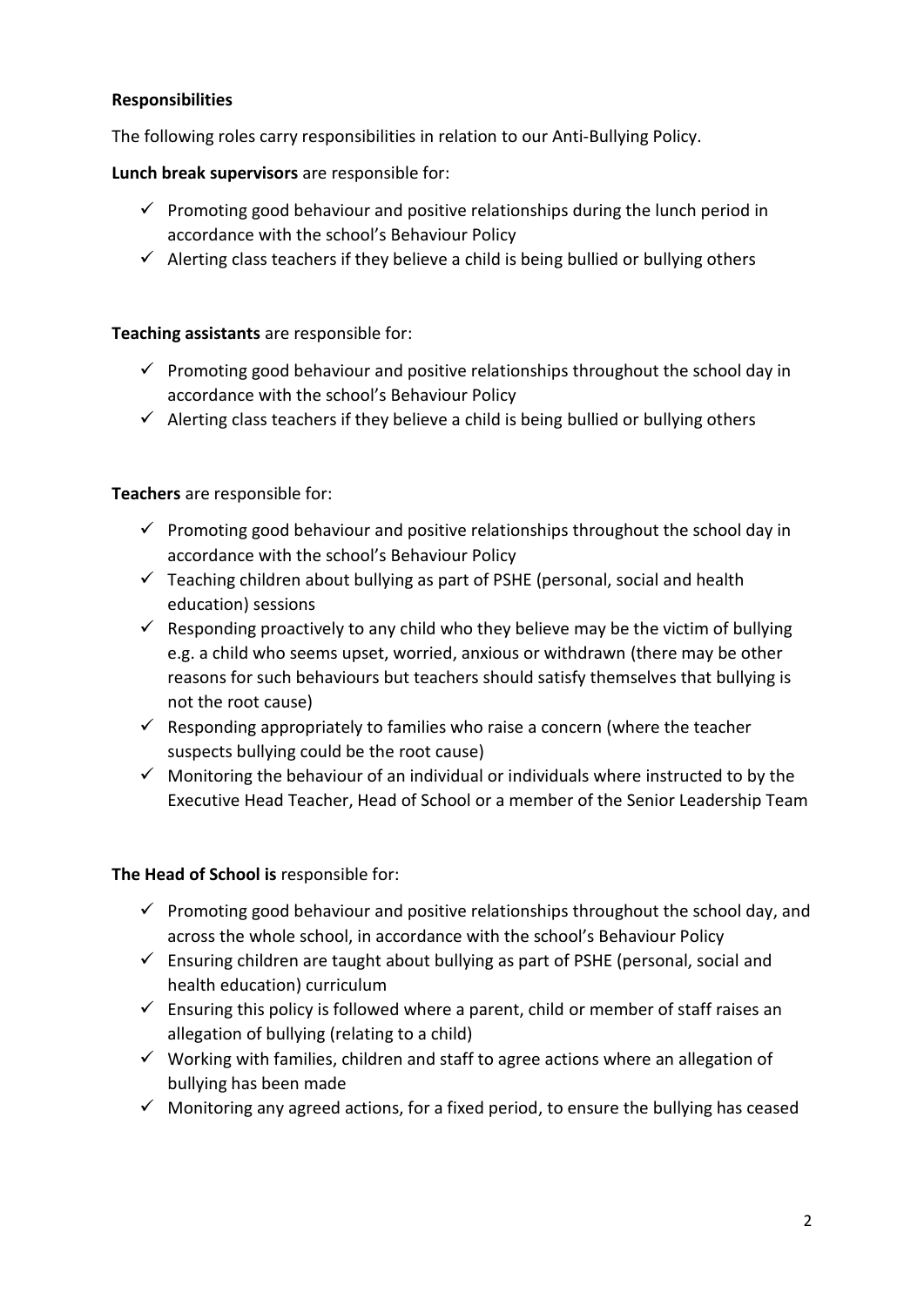**Governors** are responsible for:

- $\checkmark$  Ensuring this policy is applied fairly and consistently across the school
- $\checkmark$  Monitoring the number of allegations of bullying raised
- $\checkmark$  Challenging the school's leadership and staff to eradicate bullying in all its forms

### **What is bullying?**

Bullying can mean different things to different people so it is important that we define it clearly if we are to ensure that it does not enter our school. The people at Childline have done some excellent work on this and we have 'borrowed' the following resources from their website.



### **Is it bullying or just 'kids being kids'?**

Depending on your perspective or experience, you might not consider the above things bullying. You might say that it's the sort of thing that 'just happens' and that children should 'get over it' and 'toughen up'.

As a school we recognise that 'getting on and falling out' is part of childhood. We know that children can get angry or upset with their friends and that they will sometimes behave in a way that is not thoughtful or kind. Losing your cool or saying a mean thing once doesn't necessarily make you a bully but it does mean that you have strayed into a form of behaviour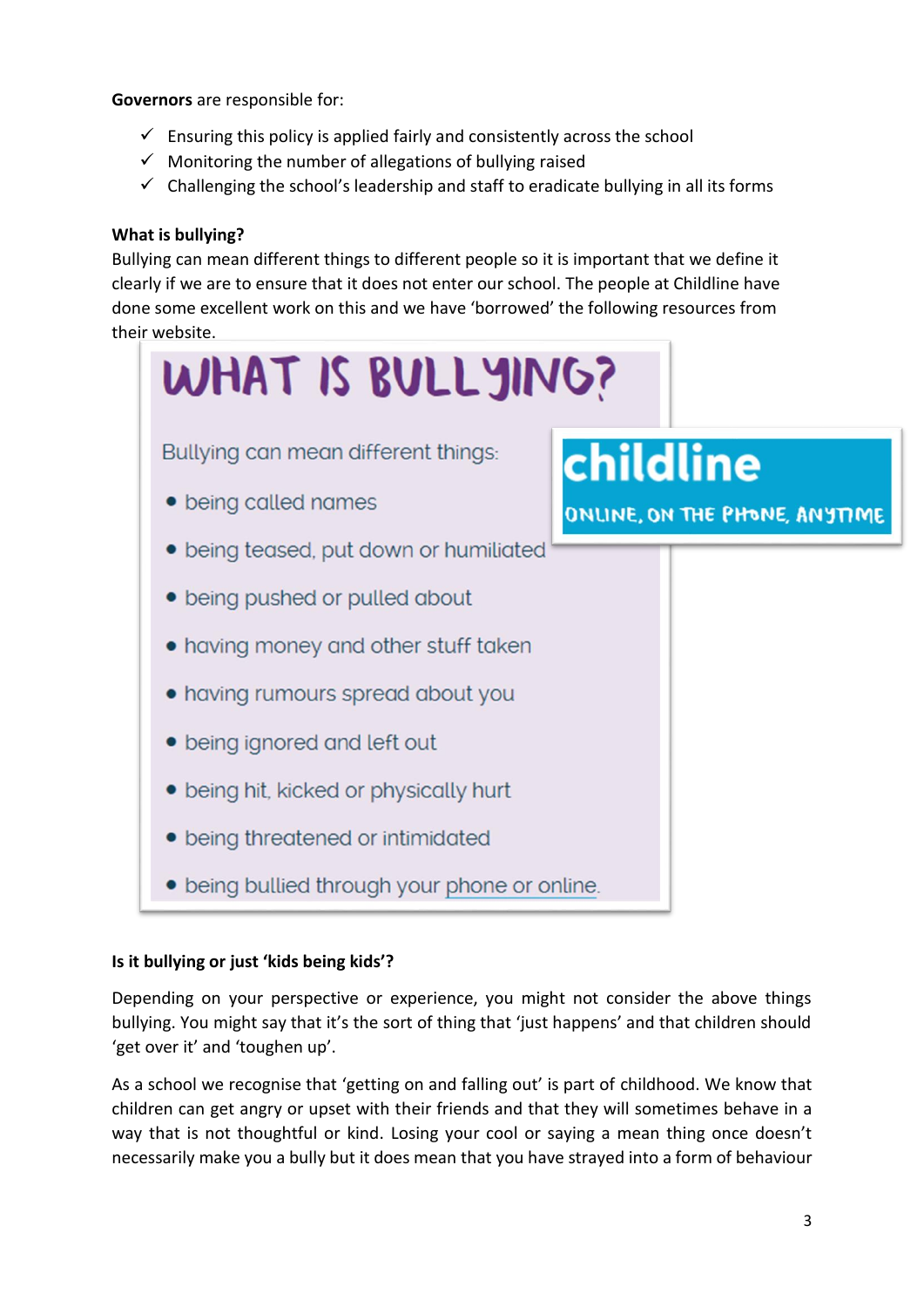that could be viewed as bullying. As a primary school we want to help children learn from their mistakes so that they are less likely to repeat them in the future.

If this policy works successfully then most incidents will be picked up at an early stage. For example, two children fall out and argue, one calls the other a mean name. The teacher learns of this and talks with both children about what happened. The child who used the rude name apologises. The teacher monitors the friendship and is satisfied that it was a 'one off' and unlikely to escalate further.

If the behaviour described above goes unchallenged, then there is a danger the child will repeat the same mistake. If the child's outbursts are directed at the same individual every time then the chances are they have become a bully without even realising it. If the child starts to encourage others to join in with the unpleasantness because they now have an 'easy victim' then things have become very serious.

#### **Different kinds of bullying**

Bullying can come in many forms and is often directed at people who belong to a group who the bully (or bullies) consider to be different or worth less than themselves. Again, the people at Childline have done a great job in classifying some of the different kinds of bullying that can occur:

| Homophobic                                                                                                                                                                                                      |  | <b>Sexist</b>                                                                                                                                                                                                                                                           |  |
|-----------------------------------------------------------------------------------------------------------------------------------------------------------------------------------------------------------------|--|-------------------------------------------------------------------------------------------------------------------------------------------------------------------------------------------------------------------------------------------------------------------------|--|
| This is when someone bullies another person because of<br>their sexual orientation. It might include saying that someone is<br>'gay' or using words like 'gay' as an insult.                                    |  | This is treating people differently just because they're female or<br>male. For example, making fun of a girl because you think boys<br>are better than girls. Or saying that boys can't do certain things.                                                             |  |
| <b>Racist</b>                                                                                                                                                                                                   |  | <b>Religious</b>                                                                                                                                                                                                                                                        |  |
| This is treating people differently because of their race, the<br>colour of their skin, where they're from or what they believe in. It<br>includes using offensive words that describe race to bully<br>people. |  | This is bullying someone because of their religion or faith. It<br>could be making fun of their religious traditions like reading a<br>bible, praying at a mosque or visiting a temple. It could also be<br>treating someone without respect because of their religion. |  |
| <b>Classist</b>                                                                                                                                                                                                 |  | <b>Xenophobic</b>                                                                                                                                                                                                                                                       |  |
| This is when people decide that someone is from a particular<br>social class and treat them badly because of it. Calling<br>somebody a 'chav' or 'snob' could be classist bullying.                             |  | This is when someone treats others badly or without respect<br>because they're from a different country. It could also mean not<br>giving people equal opportunities or attacking them because of<br>where they're from.                                                |  |
| Lookist                                                                                                                                                                                                         |  | <b>Disabilist</b>                                                                                                                                                                                                                                                       |  |
| This is bullying someone because they look different, for<br>example if they have ginger hair or wear glasses.                                                                                                  |  | This is bullying someone because they have a disability, or using<br>offensive language to describe people who have a disability.                                                                                                                                       |  |

If we are going to stand up to bullying then we cannot be selective – we have to stand up to bullying in all its forms, and protect any group or individual who may be vulnerable. St Helen's Primary is committed to doing so.

#### **Online bullying**

It is well recognised that bullying can take place in both the real and online world. Online bullying is common on social media networks but is not limited to these. Any form of media (emails, text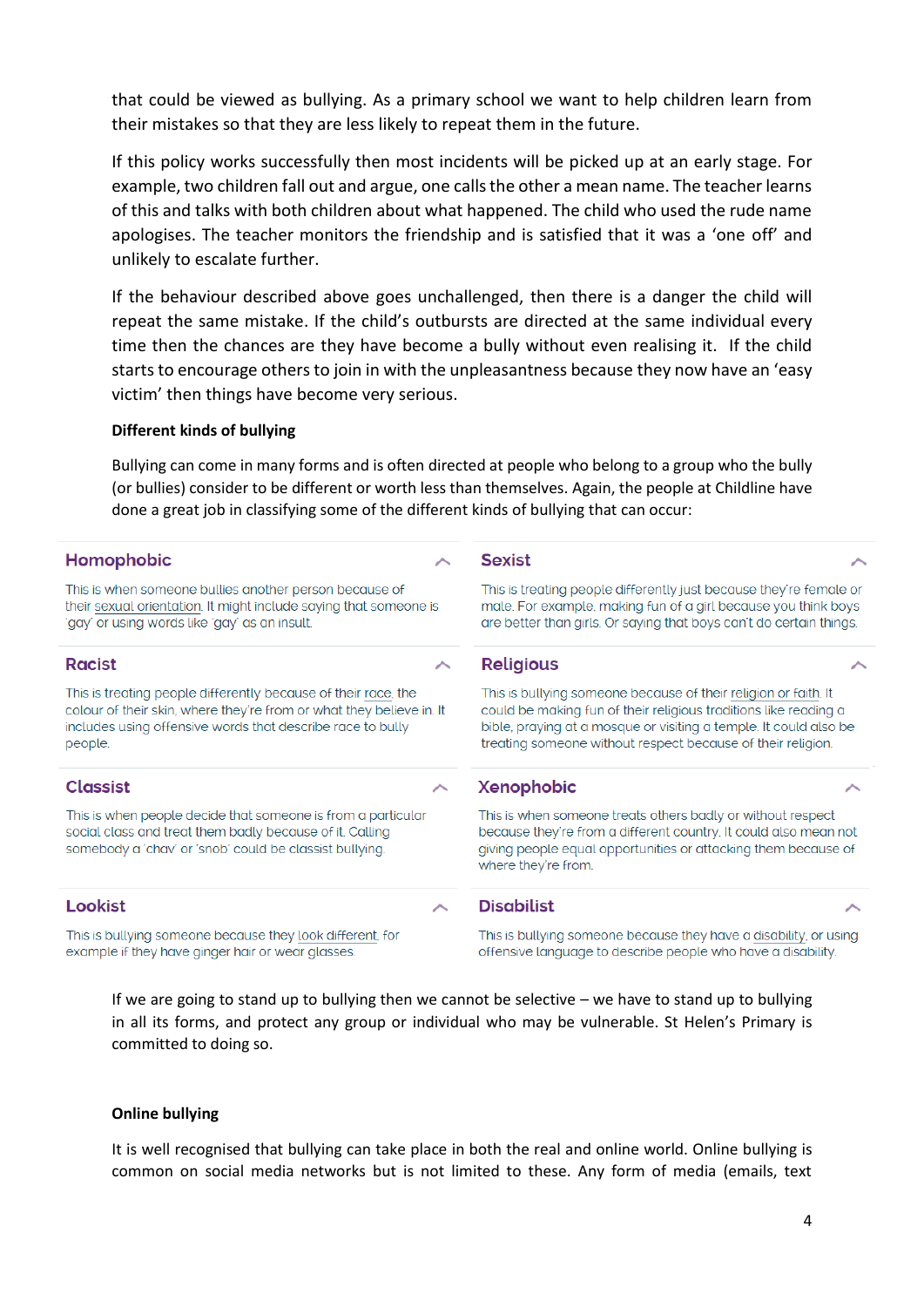messages, online gaming) which allow people to communicate, can potentially become a vehicle for bullying.

Parents and carers have a huge role to play in protecting their child from online bullying. This may include:

- $\checkmark$  Setting clear rules for the use of technology in the home
- $\checkmark$  Ensuring parental controls are set on the internet as well as on individual devices
- $\checkmark$  Reading 'terms and conditions' before allowing their child to sign up to certain sites (the 'terms and conditions' of most social media sites - Facebook, Instagram and Twitter to name but a few - do not allow users under the age of 13)
- $\checkmark$  Monitoring their child's use of technology and ensuring that behaviour which would not be tolerated in the real world is not accepted online *e.g. bad language and inappropriate comments are common during online gaming sessions where children are wearing headsets and speaking through microphones*

The school recognises that bullying may start online and find its way into school (or vice versa). The school will act to deal with all instances of bullying, involving its children, which it becomes aware of. This includes instances which may originate out of school hours, in the online world.

### **Parents and Carers - what to do if you think your child is being bullied**

Talk to us. It sounds simple but people sometimes wait too long to share something which is concerning them.

The scenarios below give you an indication of who to talk to and what we will do. They are, of course, just scenarios and there may be other, more appropriate actions, for us to take depending the situation.

**Scenario 1** – your child breaks down and tells you that a child in their class is repeatedly calling them names, hurting them physically and encouraging others to join in

#### **What should you do?**

Ask for an appointment with the Head of School or Deputy Head Teacher.

Try to get as much specific information from your child as you can. Find out the names of anyone involved, the names of anyone who may have witnessed the incidents and any particular times of day when this might have taken place. Also, ask your child if they have retaliated in any way whether verbally or physically. It is important that the school has as full a picture as possible about what has been happening.

### **What will the school do?**

 $\checkmark$  The head or deputy will meet you and try to get as much information about the incident as possible.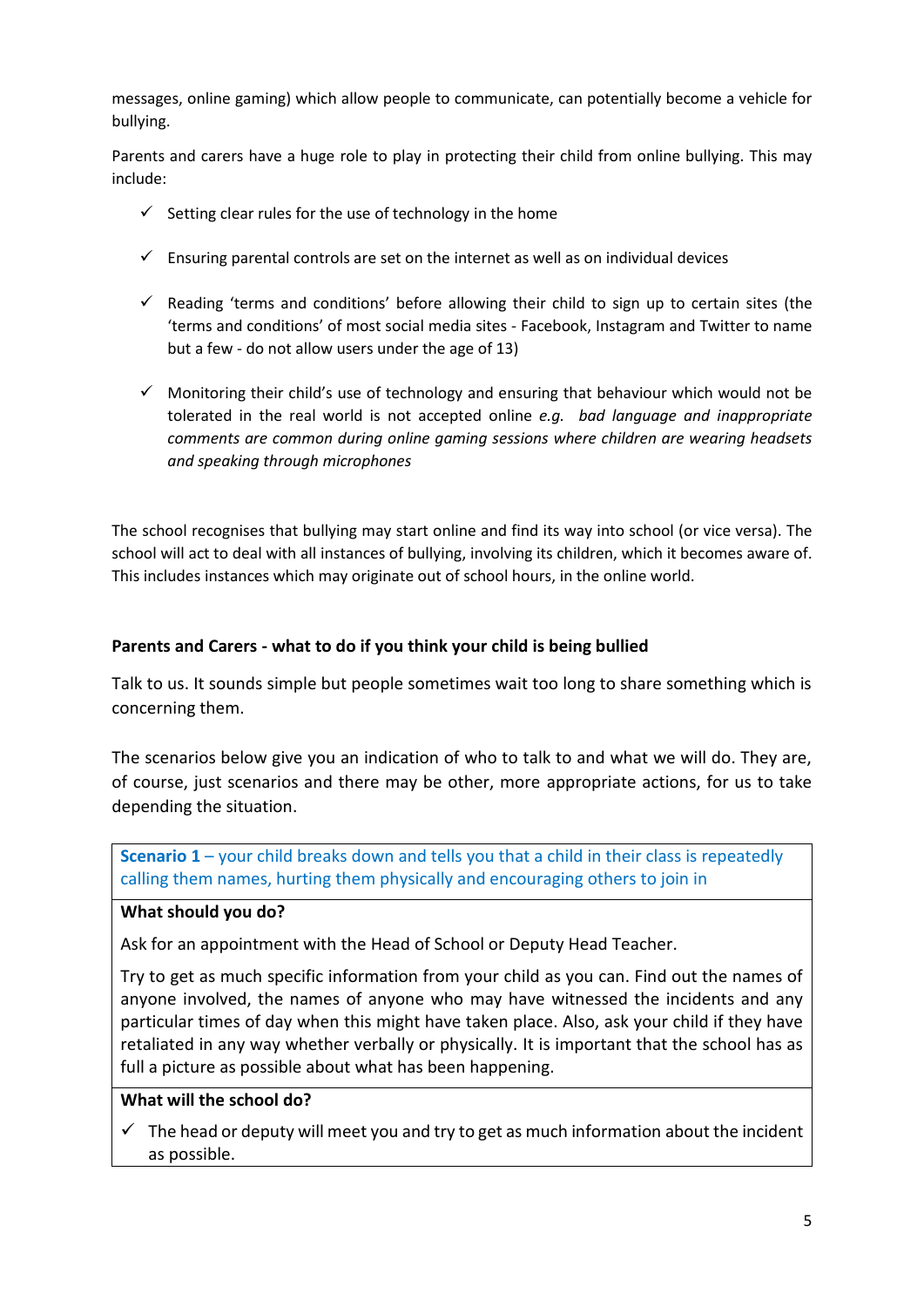- They will then investigate the incident by talking to your child and any other children who may be involved.
- $\checkmark$  They will log the incident in the school's 'bullying log'.
- $\checkmark$  They will then inform you of the outcomes and any actions which they are putting into place as a result.
- $\checkmark$  They will inform all relevant staff (class teacher, lunchbreak supervisors) so that those staff are aware of the situation and understand their part in any actions.
- $\checkmark$  They will then monitor the situation (usually for around four weeks) or until the bullying has ceased.

# **Scenario 2** – your child comes home from school upset because their friend called them a name

# **What should you do?**

Talk with your child. Find out what was said and when. Was this the first time something like has happened or has it been happening for a while? Did the name have inappropriate connotations *e.g. fatty, big ears*, or was it simply a silly name?

If, having spoken with your child, you are left feeling uncomfortable, come and speak with the class teacher.

# **What will the school do?**

- $\checkmark$  The class teacher will investigate the incident by talking to your child and any other child involved.
- $\checkmark$  If they judge it to be an incident of bullying then they will refer it to the Head of School or Deputy Head.
- $\checkmark$  If they do not judge it to be an incident of bullying but rather a 'one off' incident of inappropriate behaviour, they will record it and deal with it in line with the school's Behaviour Policy.
- $\checkmark$  They will then monitor your child's relationship with the other child and be alert to the possibility of any repeat incidents.

**Scenario 3** – your child tells you that a child from the school has been sending threatening messages via a gaming site

### **What should you do?**

Ask for an appointment with the Head of School or Deputy Head Teacher.

Ask your child to show you the messages. If possible, take some screen grabs of the messages. Try to establish the full picture. How long has this been happening? How has your child responded? Are there other children involved?

Depending on the nature of the threats and the age of the child, you will need to decide whether or not the police need to be involved.

Children often use nicknames on online sites. Can you be sure that the child sending the messages is the person your child has named?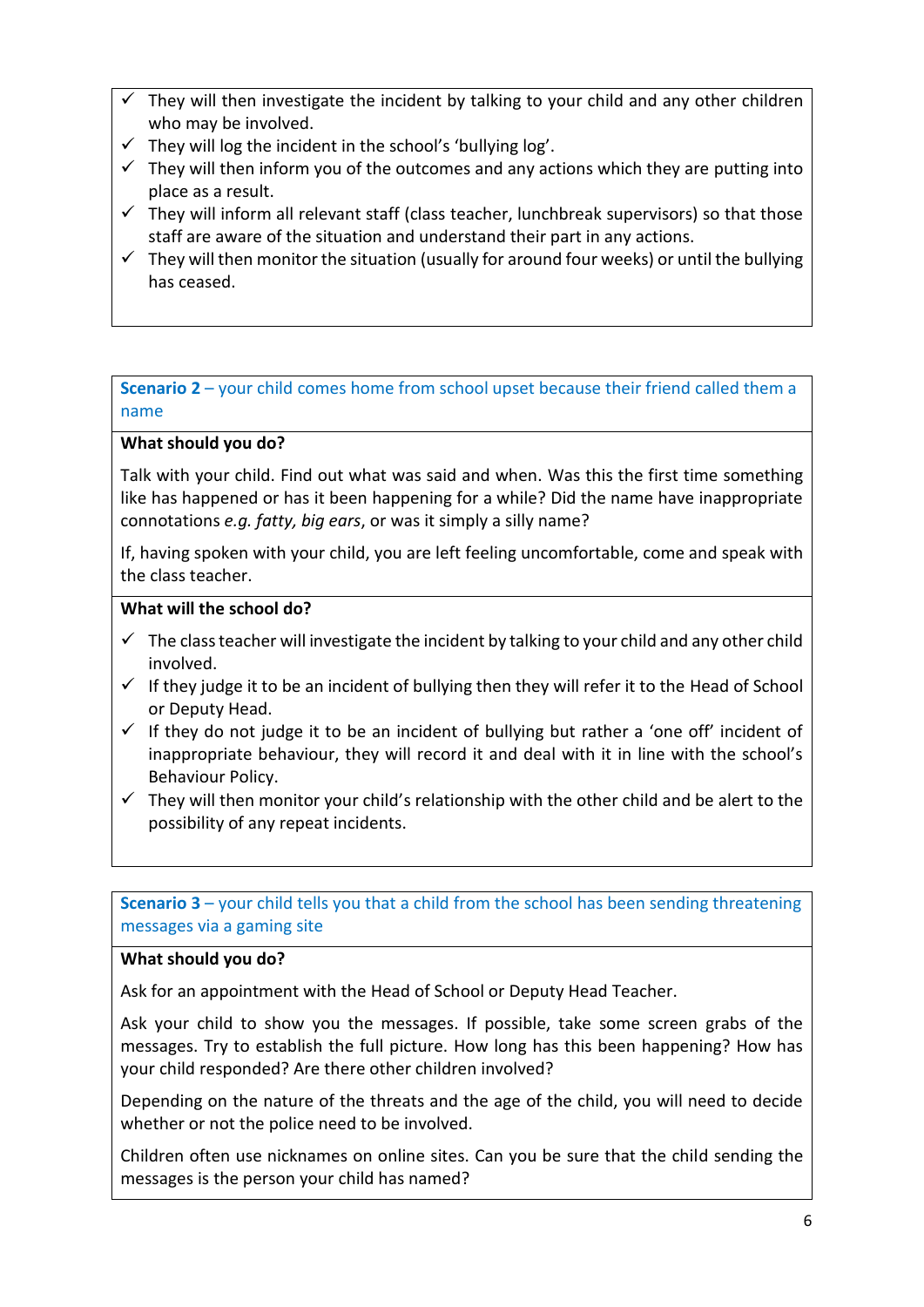### **What will the school do?**

- $\checkmark$  The school will follow the same steps described in 'scenario 1' above.
- $\checkmark$  We will also talk with you about steps you can take at home to protect your child from online bullying.

**Scenario 4** – your child seems low and says they don't have any friends

#### **What should you do?**

Ask for an appointment with the class teacher.

Try to find out any information that would help the class teacher. Has another child done something specific? Did your child have a good friend or friends? What has changed?

### **What will the school do?**

- $\checkmark$  The teacher will listen to your concerns and add any observations they have made in relation to your child.
- $\checkmark$  The teacher will talk to your child (this may be at the same time or at a later point).
- $\checkmark$  If there doesn't appear to be anyone else involved, the teacher will try and set your child up with a friendship group.
- $\checkmark$  The teacher will then monitor the situation and keep you updated on how things are going.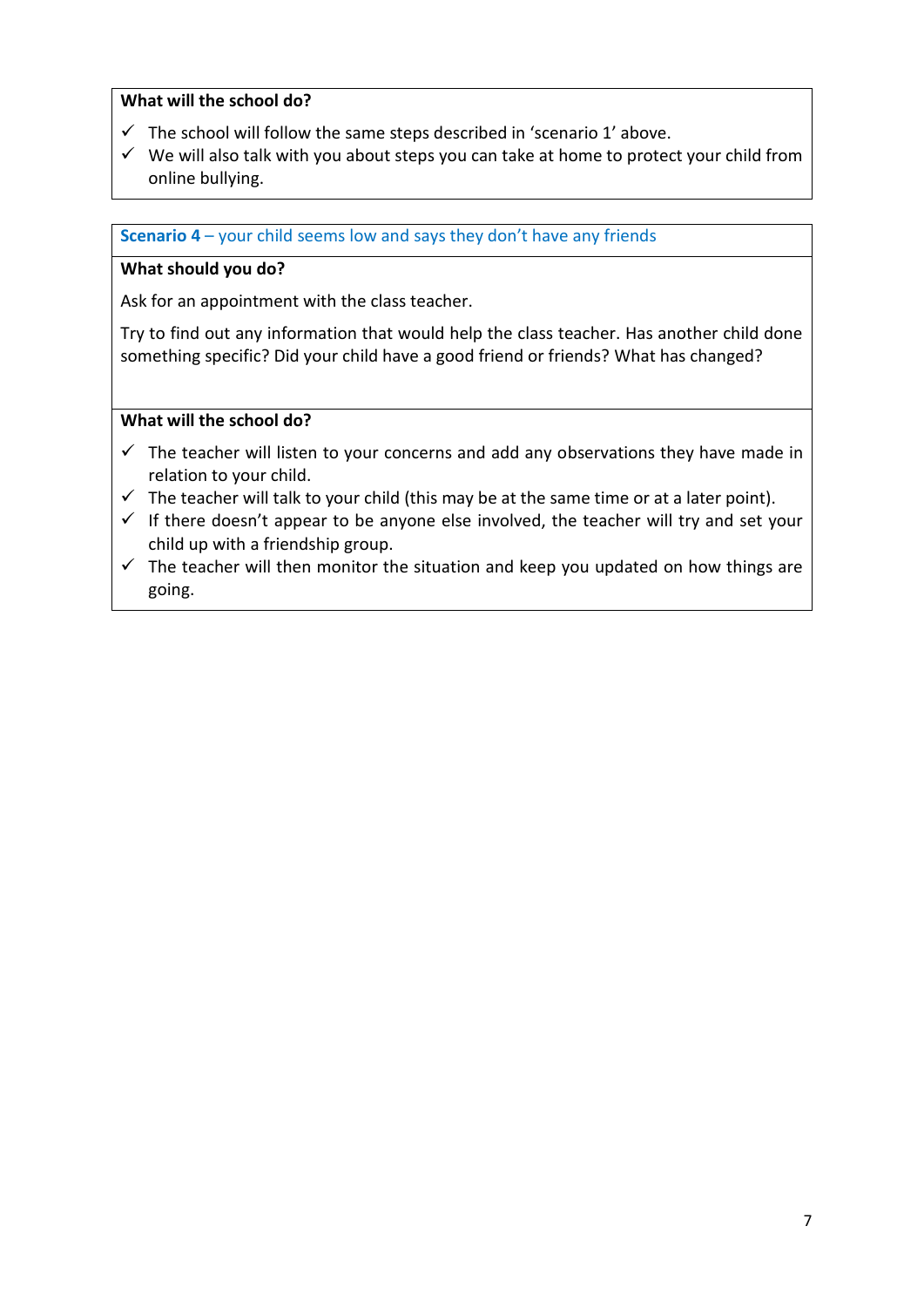### **How the school will respond to allegations of bullying against a child**

The chart below set out, in the simplest terms, how we will respond to any allegations of bullying which are raised. The specifics of which member of staff deals with each stage will depend on a number of factors but such incidents will always be dealt with by a teacher (as a minimum) and will usually always involve the deputy head or Head of School.



The equalities impact in relation to this policy has been assessed.